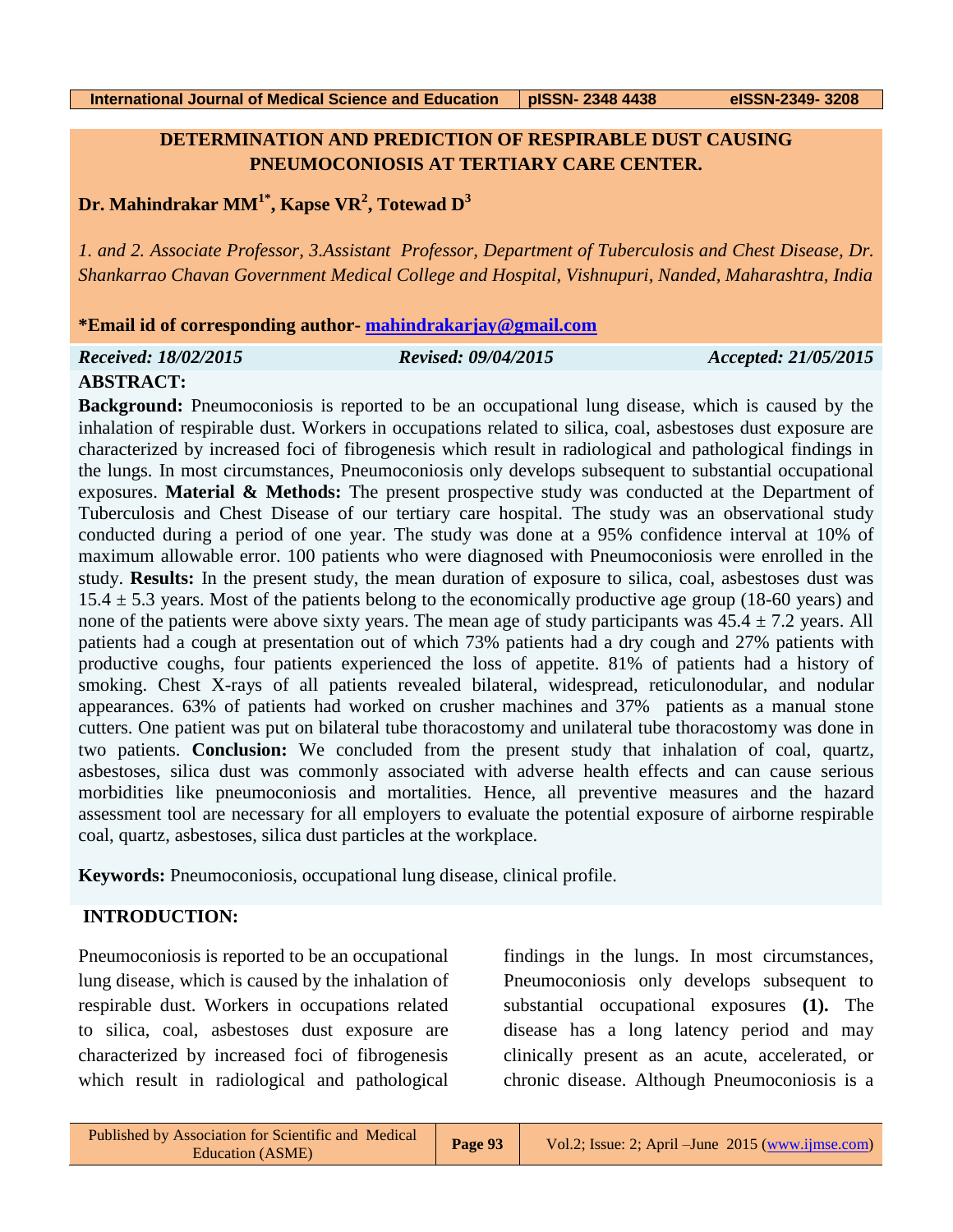preventable disease, it continues to be an important health problem, especially in lowincome communities **(2).**

Workers engaged in certain occupations, such as coal mining and tunnel digging, pottery workers, and quarrying workers have a high risk for Pneumoconiosis. Pleural involvement, including pleural effusion, pleural thickening, or pneumothorax, is rarely seen in Pneumoconiosis. The most significant complication of Pneumoconiosis is pneumothorax which is associated with pleura. Pneumothorax among patients with chronic Pneumoconiosis is usually unilaterally and sometimes reported to be fatal. However, various studies reported that the incidence of pneumothorax is relatively uncommon in acute and accelerated cases of Pneumoconiosis **(3).**

However, various studies reported that pleural involvement in Pneumoconiosis is relatively rare and the commonly associated pleural complication with Pneumoconiosis is secondary spontaneous pneumothorax. Some studies reported fatal outcomes among patients with Pneumoconiosis who were diagnosed with secondary spontaneous pneumothorax, although it occurs late and is associated with grossly compromised pulmonary function. Secondary spontaneous pneumothorax is usually unilateral and only on rare presentation, it is bilateral **(4).** We conducted the present study to assess Pneumoconiosis and its association with risk factors at a tertiary care center.

#### **MATERIALS & METHODS**

The present prospective study was conducted at the Department of Tuberculosis and Chest Disease of our tertiary care hospital. The study was an observational study conducted during a period of one year. The study was done at a 95% confidence interval at 10% of maximum allowable error. 100 patients who were diagnosed with Pneumoconiosis were enrolled in the study. Patients were enrolled from the outdoor department and the ward by simple random sampling. Institutional Ethics Committee Clearance was obtained before the start of the study and written and informed consent for the procedure was obtained from all the patients. Strict confidentiality was maintained with patient identity and data and not revealed, at any point in time.

A detailed history was taken from all the study participants along with complete otologic, nasal, and throat examinations. All study participants were undergone for routine blood investigation, chest radiographs, and pulmonary function tests. The standard diagnostic protocol was followed for all the study participants. All the study participants were followed up for 1 year to record recurrences. On follow-up visits, the same data were recorded and compared. All the data was recorded on a Microsoft Excel spreadsheet and data analysis was done at 10% alpha and 95% confidence interval using SPSS v22 software. Test of significance was applied on collected and organized data and a p-value less than 0.05 was considered as a statistically significant association between study variables.

#### **RESULTS**

In the present study, the mean duration of exposure to silica, coal, asbestoses dust was 15.4  $\pm$  5.3 years. Most of the patients belong to the economically productive age group (18-60 years) and none of the patients were above sixty years. The mean age of study participants was  $45.4 \pm$ 7.2 years. The diagnosis of Pneumoconiosis was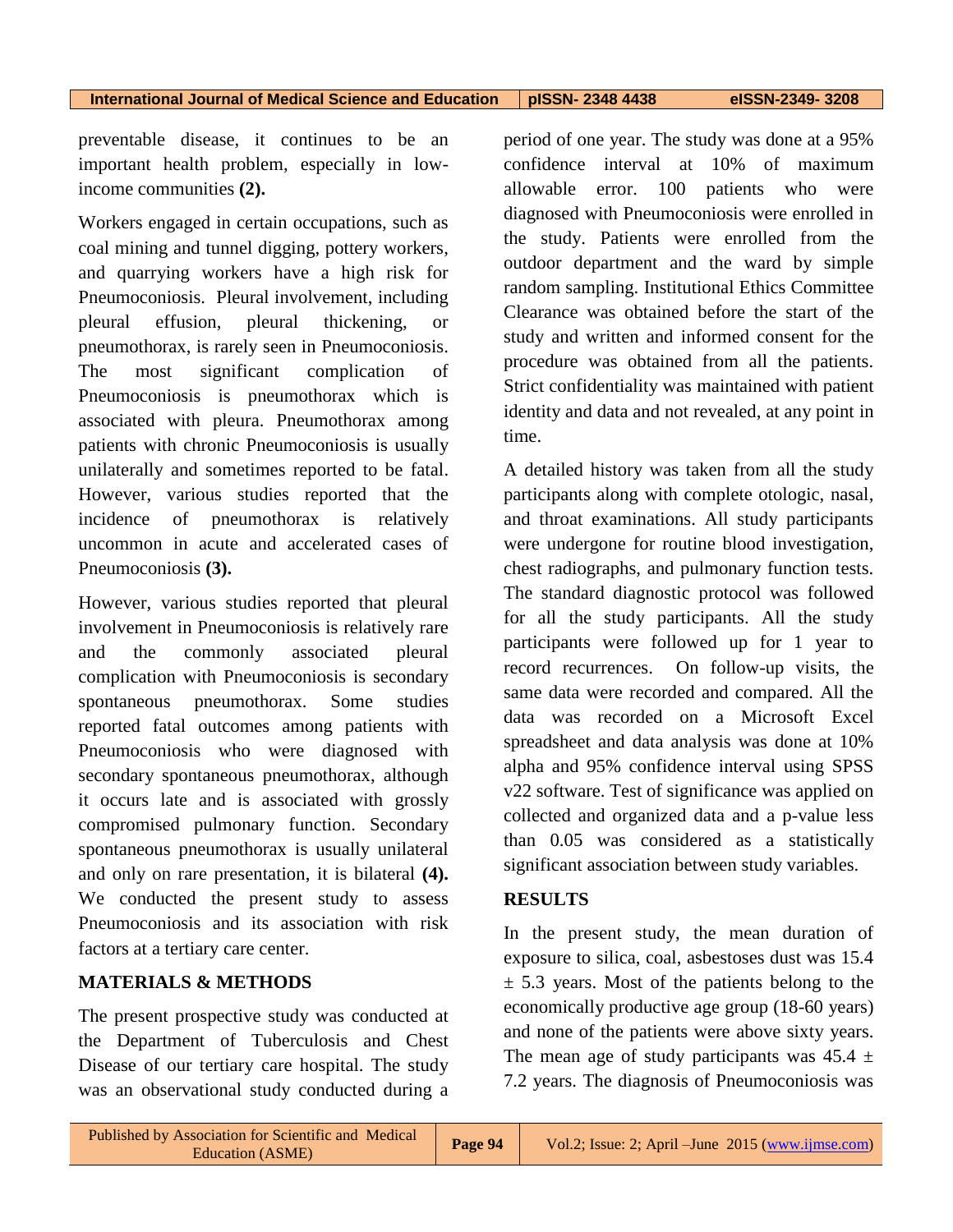recorded and conducted by typical occupational history, clinical signs and symptoms, routine blood investigation, and chest radiographs. All of the patients had various degrees of dyspnea (SOB) and bilateral(b/l) chest pain.

All patients had a cough at presentation out of which 73% patients had a dry cough and 27% patients with productive coughs, four patients experienced the loss of appetite. 81% of patients had a history of smoking. Chest X-rays of all patients revealed bilateral, widespread, reticulonodular, and nodular appearances. 63% of patients had worked on crusher machines and 37% of patients as manual stone cutters. One patient was put on bilateral tube thoracostomy and unilateral tube thoracostomy was done in two patients. A table summarizes the age, duration of exposure, localization of pneumothorax, smoking habits, type of stone worker, nature of the stone, and treatment of the cases. The average duration of hospitalization was 11 days (range 8-20 days). Sputum examination and cultures for Mycobacterium tuberculosis (M. tuberculosis) were negative except in four patients. (Table 1)

|                                |  | Table 1: Distribution of study participants |  |  |  |  |  |
|--------------------------------|--|---------------------------------------------|--|--|--|--|--|
| according to study parameters. |  |                                             |  |  |  |  |  |

| <b>Parameters</b>                 | No. of patients      |  |
|-----------------------------------|----------------------|--|
| Mean age                          | $45.4 \pm 7.2$ years |  |
| <b>Mean duration of exposure</b>  | $15.4 \pm 5.3$       |  |
| Dry Cough                         | 73%                  |  |
| <b>Productive Cough</b>           | 27%                  |  |
| Smokers                           | 81%                  |  |
| Mean duration of hospital         | 11 days (range       |  |
| stay                              | $8-20$ days)         |  |
| cultures for <i>Mycobacterium</i> | Positive in four     |  |
| tuberculosis                      | patients.            |  |

#### **DISCUSSION**

In the present study, the mean duration of exposure to silica, coal, asbestoses dust was 15.4  $\pm$  5.3 years. Most of the patients belong to the economically productive age group (18-60 years) and none of the patients were above sixty years. The mean age of study participants was  $45.4 \pm$ 7.2 years. The diagnosis of Pneumoconiosis was recorded and conducted by typical occupational history, clinical signs and symptoms, routine blood investigation, and chest radiographs. All of the patients had various degrees of dyspnea (SOB) and bilateral(b/l) chest pain. Similar findings were reported in a study conducted by Radnoff D et al among patients with chronic Pneumoconiosis and found similar results to the present study. They reported a relationship between airborne total respirable silica dust concentration and total respirable silica dust concentrations. They also reported that the hazard assessment tool is necessary for all employers to evaluate the potential exposure of airborne respirable silica dust particles at the workplace **(5).** Similar findings were reported in a study conducted by Yassin A et al among patients with chronic Pneumoconiosis and found similar results to the present study. They reported the size of airborne crystalline silica dust particles among workers and provide airborne silica dust exposure levels in different high-risk occupations **(6).**

All patients had a cough at presentation out of which 73% patients had a dry cough and 27% patients with productive coughs, four patients experienced the loss of appetite. 81% of patients had a history of smoking. Chest X-rays of all patients revealed bilateral, widespread,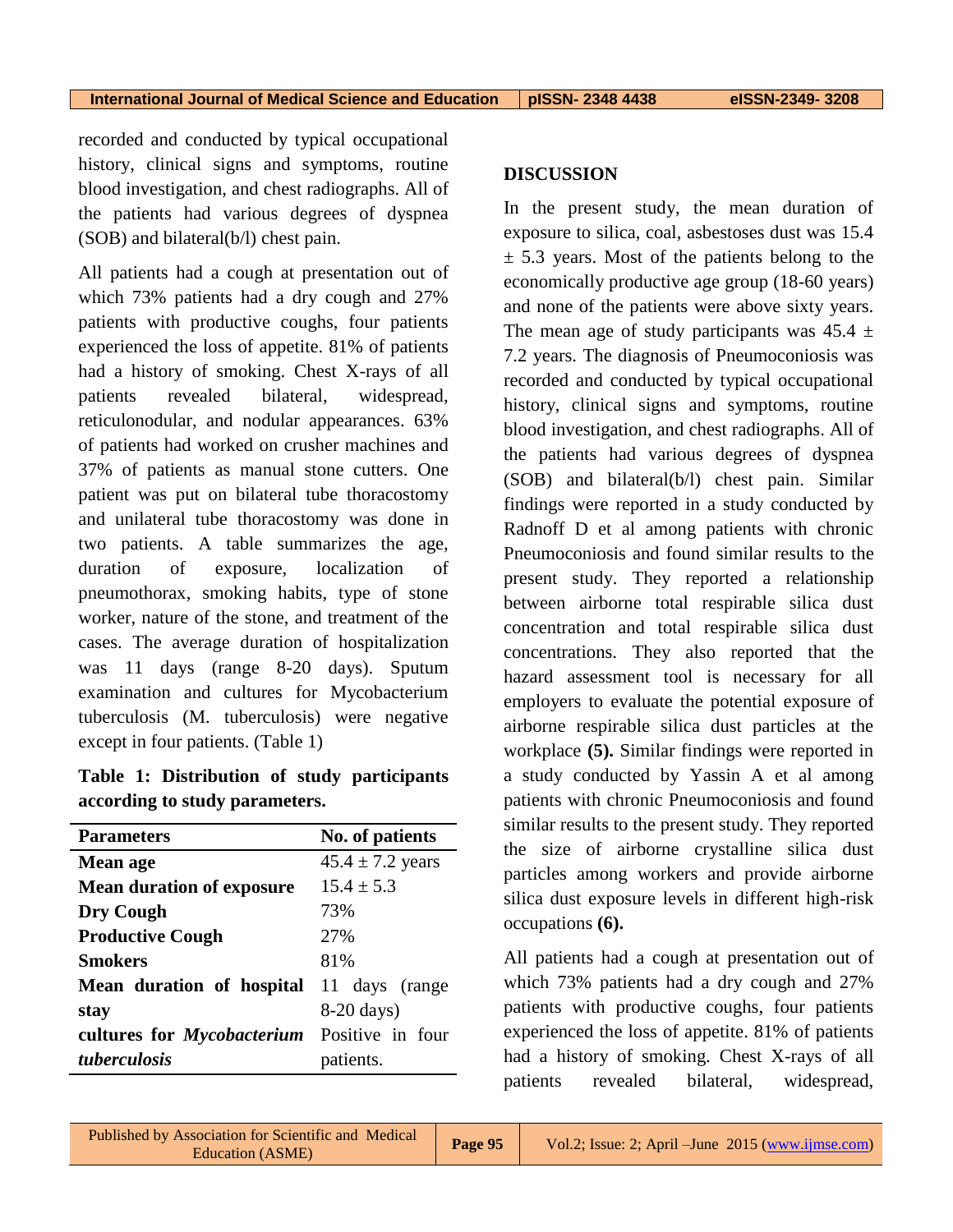**International Journal of Medical Science and Education pISSN- 2348 4438 eISSN-2349- 3208**

reticulonodular, and nodular appearances. 63% of patients had worked on crusher machines and 37% patients as manual stone cutter. One patient was put on bilateral tube thoracostomy and unilateral tube thoracostomy was done in two patients. A table summarizes the age, duration of exposure, localization of pneumothorax, smoking habits, type of stone worker, nature of the stone, and treatment of the cases. Similar findings were reported in a study conducted by Williamson B et al among patients with chronic Pneumoconiosis and found similar results to the present study. They reported inhalation of quartz dust or silica dust was commonly associated with adverse health effects **(7).** Similar findings were reported in a study conducted by Mohebbi I et al among patients with chronic Pneumoconiosis and found similar results to the present study. They reported a significant association between acute Pneumoconiosis and accelerated Pneumoconiosis with secondary spontaneous pneumothorax (SSP) and bullae formation **(8)**.

The average duration of hospitalization was 11 days (range 8-20 days). Sputum examination and cultures for Mycobacterium tuberculosis (M. tuberculosis) were negative except in four patients. Similar findings were reported in a study conducted by Srivastava G et al among patients with chronic Pneumoconiosis and found similar results to the present study. They reported inhalation of quartz dust or silica dust was commonly associated with adverse health effects **(9).**

#### **CONCLUSION**

We concluded from the present study that inhalation of coal, quartz, asbestoses, silica dust was commonly associated with adverse health effects and can cause serious morbidities like

pneumoconiosis and mortalities. Hence, all preventive measures and the hazard assessment tool are necessary for all employers to evaluate the potential exposure of airborne respirable coal, quartz, asbestoses, silica dust particles at the workplace.

#### **REFERENCES**

1. Dahmann D, Taeger D, Kappler M, Büchte S, Morfeld P, Brüning T, et al. Assessment of exposure in epidemiological studies: the example of silica dust. J Expo Sci Environ Epidemiol [Internet]. 2008 Sep 5;18(5):452–61. Available from:

http://www.ncbi.nlm.nih.gov/pubmed/18059424

2. Mankar P, Mandal BB, Chatterjee D. Monitoring and Assessment of Airborne Respirable Limestone Dust and Free Silica Content in an Indian Mine. J Heal Pollut [Internet]. 2014;9(23). Available from: https://www.ncbi.nlm.nih.gov/pmc/articles/PMC 6711325/

3. Fotedar S, Chaudhary D, Singhla V, Narang R. Pneumoconiosis with bilateral spontaneous pneumothorax. Lung India [Internet]. 2010 Jul ; 27(3):173–5. Available from: http://www.ncbi.nlm.nih.gov/pubmed/20931041

4. Kuo C-T, Chiu F-F, Bao B-Y, Chang T-Y. Determination and Prediction of Respirable Dust and Crystalline-Free Silica in the Taiwanese Foundry Industry. Int J Environ Res Public Health [Internet]. 2011;15(10). Available from: http://www.ncbi.nlm.nih.gov/pubmed/30257469

5. Radnoff D, Todor MS, Beach J. Occupational Exposure to Crystalline Silica at Alberta Work Sites. J Occup Environ Hyg [Internet]. 2014 Sep 2;11(9):557–70. Available from: http://www.ncbi.nlm.nih.gov/pubmed/24479465